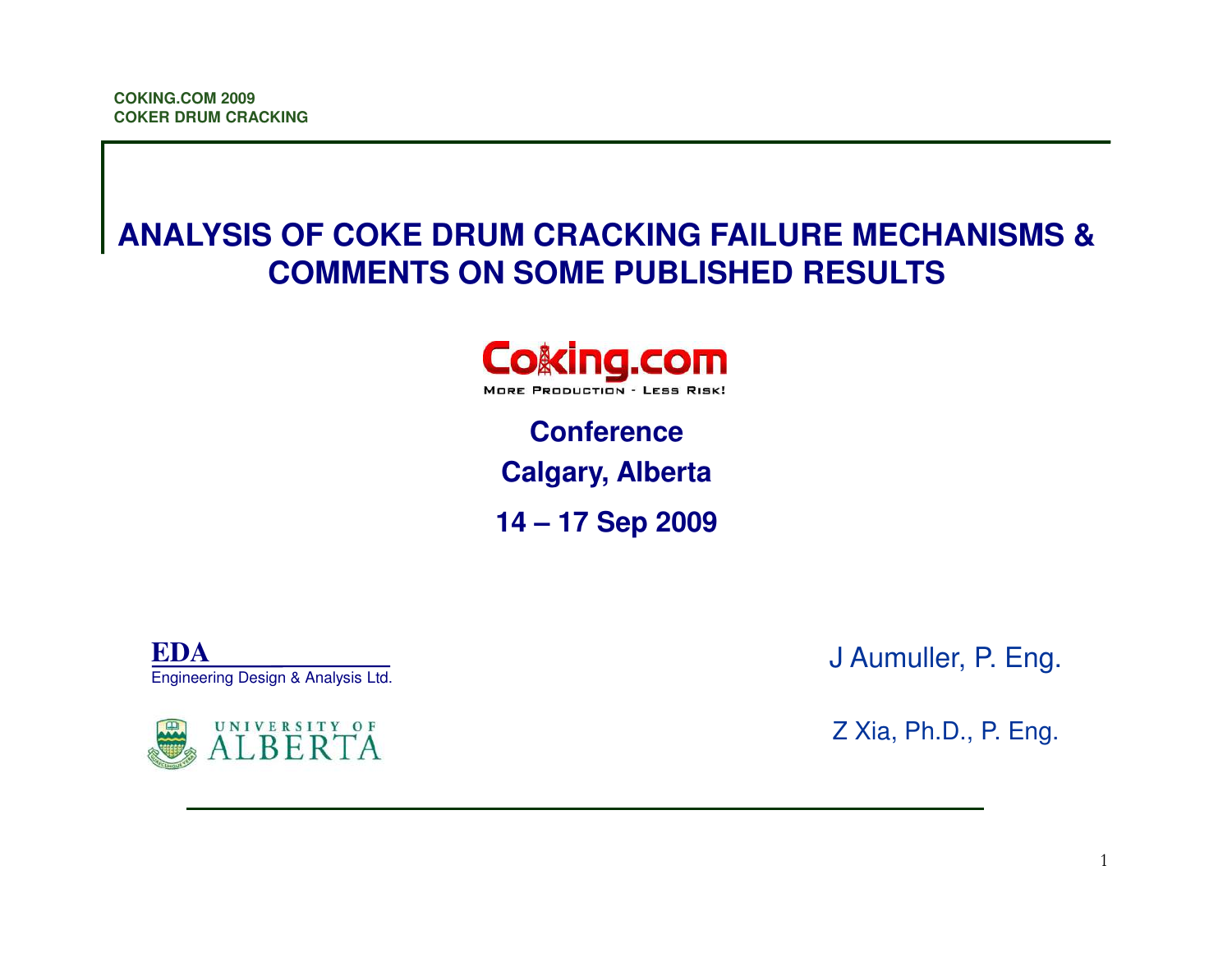- Why stress determination
	- vessel bulging and cracking attributable to mechanical mechanism rather than metallurgical
	- primary mechanical failure mechanism is
		- $\rightarrow$  low cycle thermal strain cycling  $\leftarrow$
- What are
	- the various loadings
	- their nature
	- contribution to the proposed failure mechanism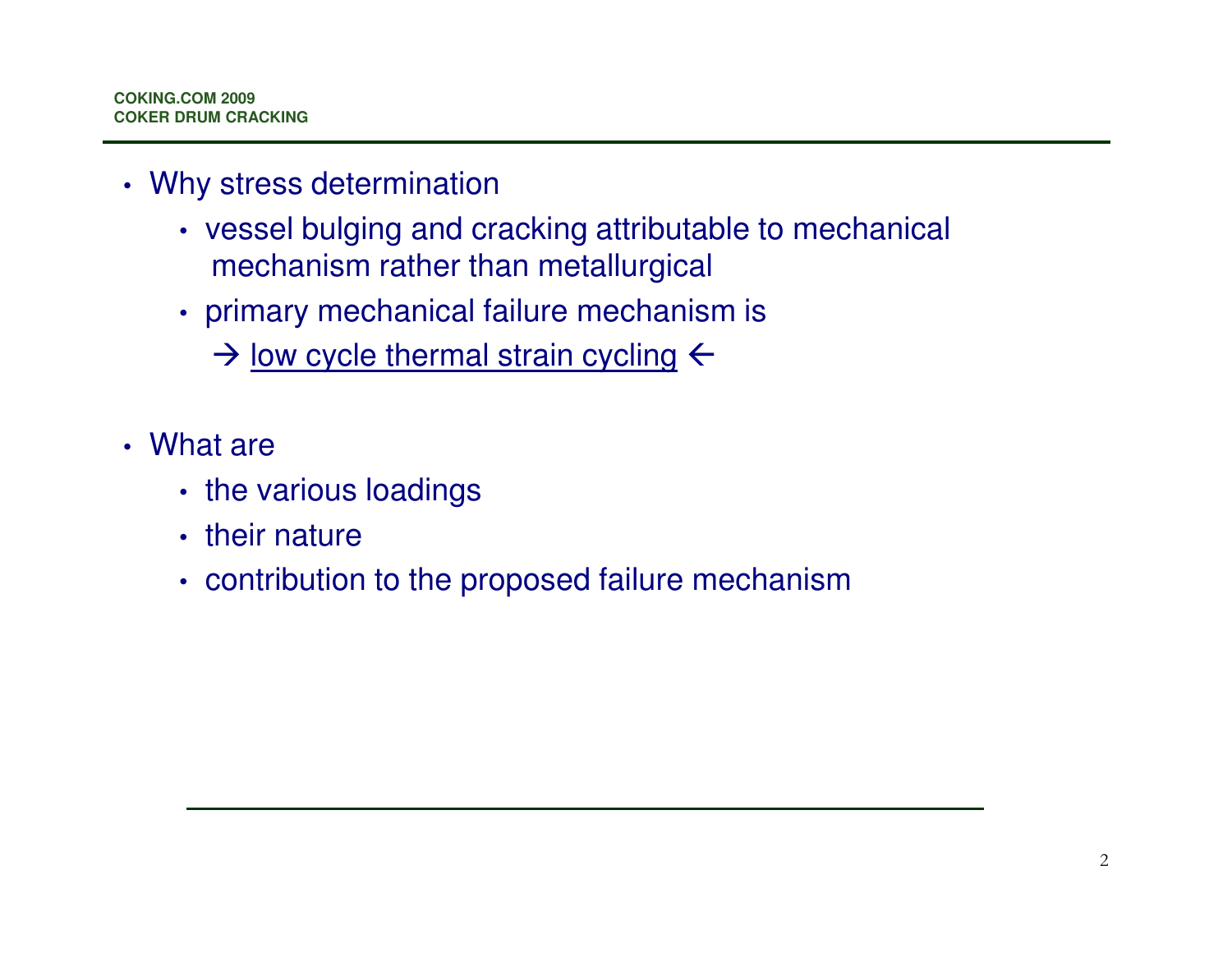- Major loadings identified
	- pressure, live weight, dead weight
		- pressure is nominally constant over operating cycle cyclic
		- live weight load from bitumen feed, quench water cyclic
		- dead weight load is constant
	- mechanical load due to coke crushing
		- as drum contracts, load due to restraint created by solid coke residual mass – cyclic, global
	- temperature load due to varying temperature of incoming streams – cyclic, variable, global & localized

 $\rightarrow$  appears to be most damaging load mechanism  $\leftarrow$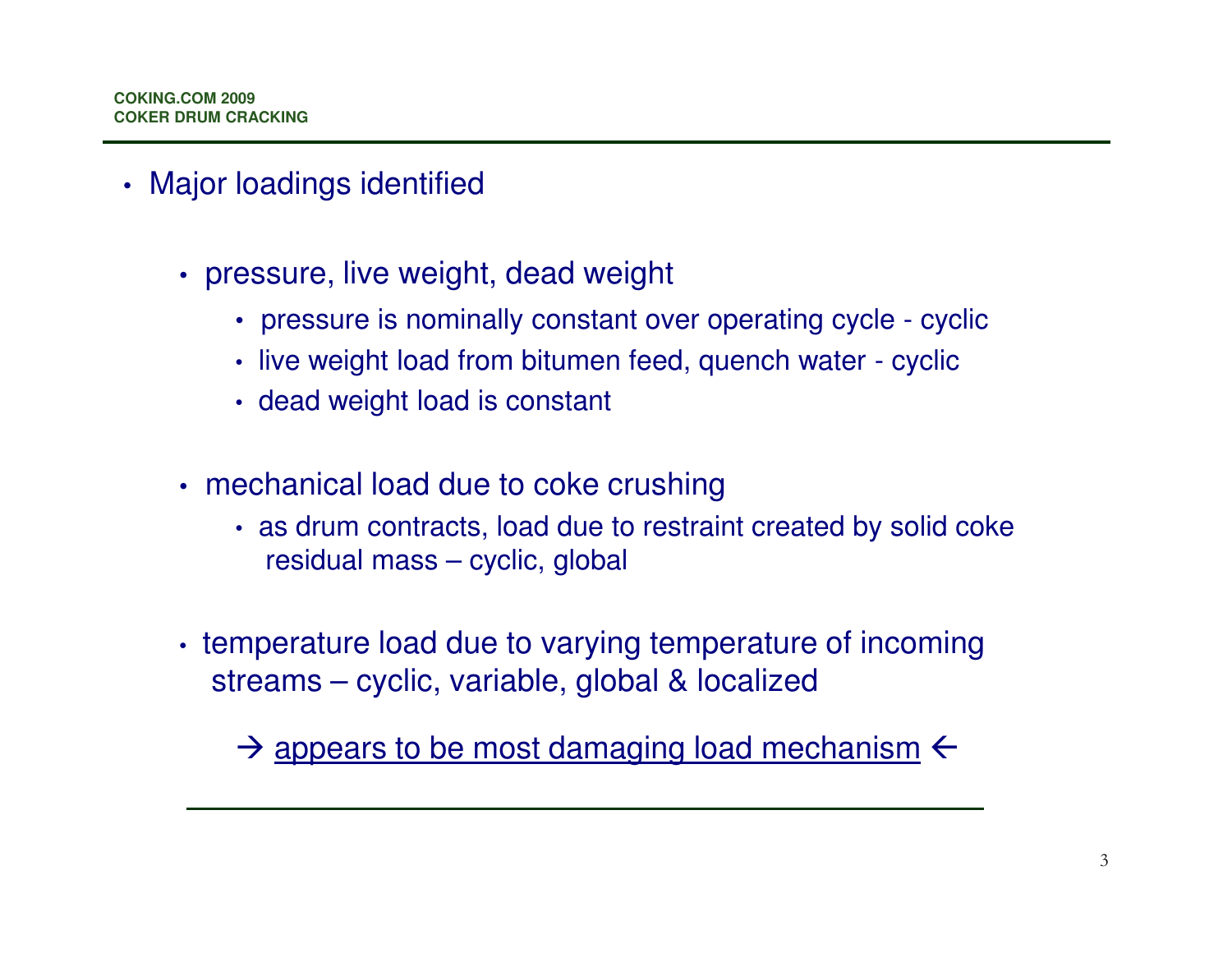- Contribution to failure
	- pressure, live weight, dead weight
		- not likely due to design stresses well within elastic region, no evidence that stresses exceed elastic
	- mechanical load due to coke crushing
		- feasible load, but not sufficiently severe
		- laser scan results do not generally support this mechanism
		- incremental distortion not evident
	- temperature load due to varying temperatures of incoming streams – cyclic, variable, global & localized aspects during operational cycle
	- $\rightarrow$  magnitude & distribution consistent with nature of failures  $\leftarrow$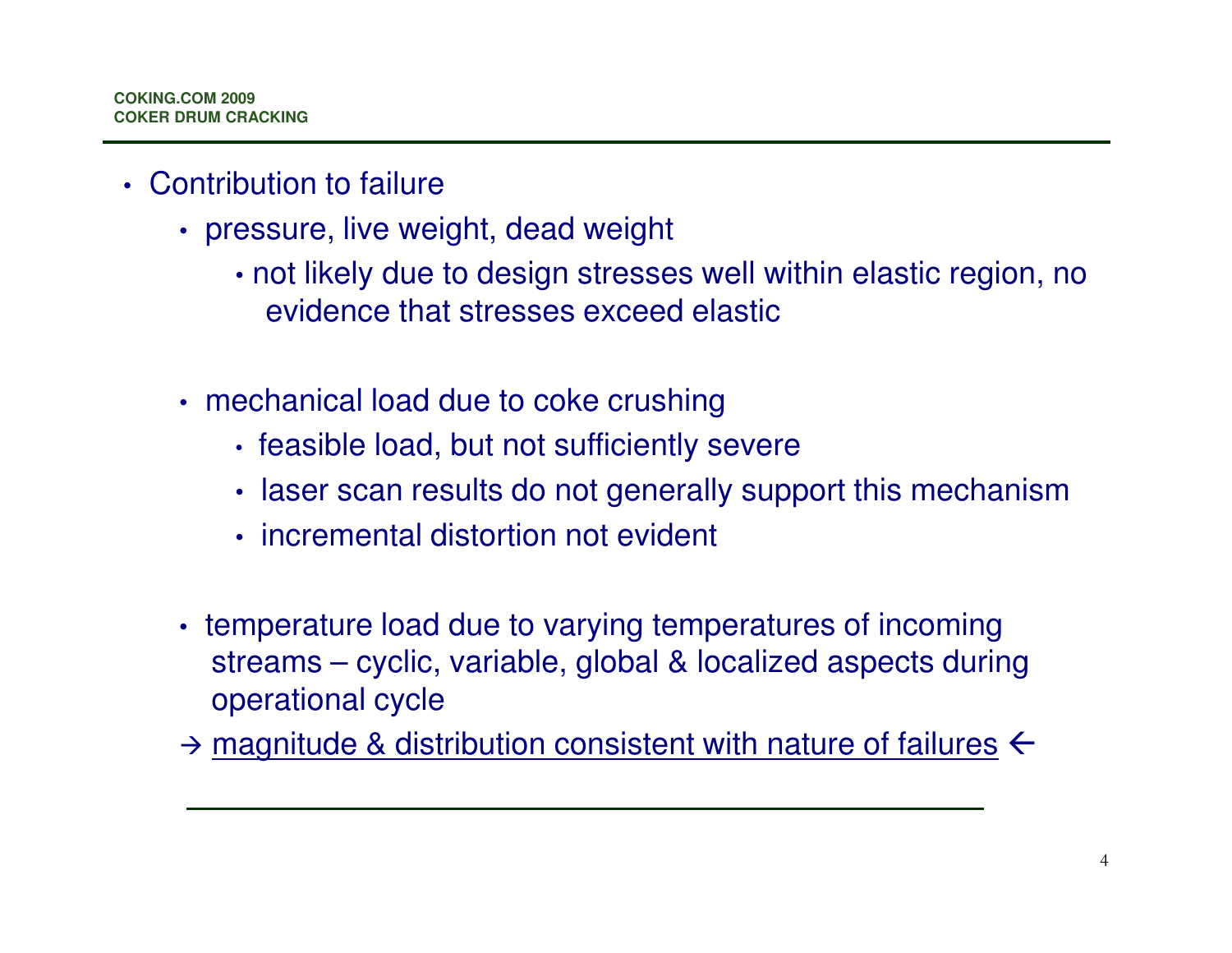- Character of temperature loading is complex
	- variation and variability in fluid stream temperatures & impacts on drum metal temperature [DMT]
		- vapor heat [~ 550 °F], nominally causes uniform rise in DMT; however, vapour heat temperature can vary widely per operator intervention – can go directly from steam to oil-in step  $\rightarrow$  thermal shock
		- oil-in [~ 750 °F to 900 °F], nominally causes uniform rise in DMT
			- as bitumen solidifies and cools, uniform effects give way to localized effects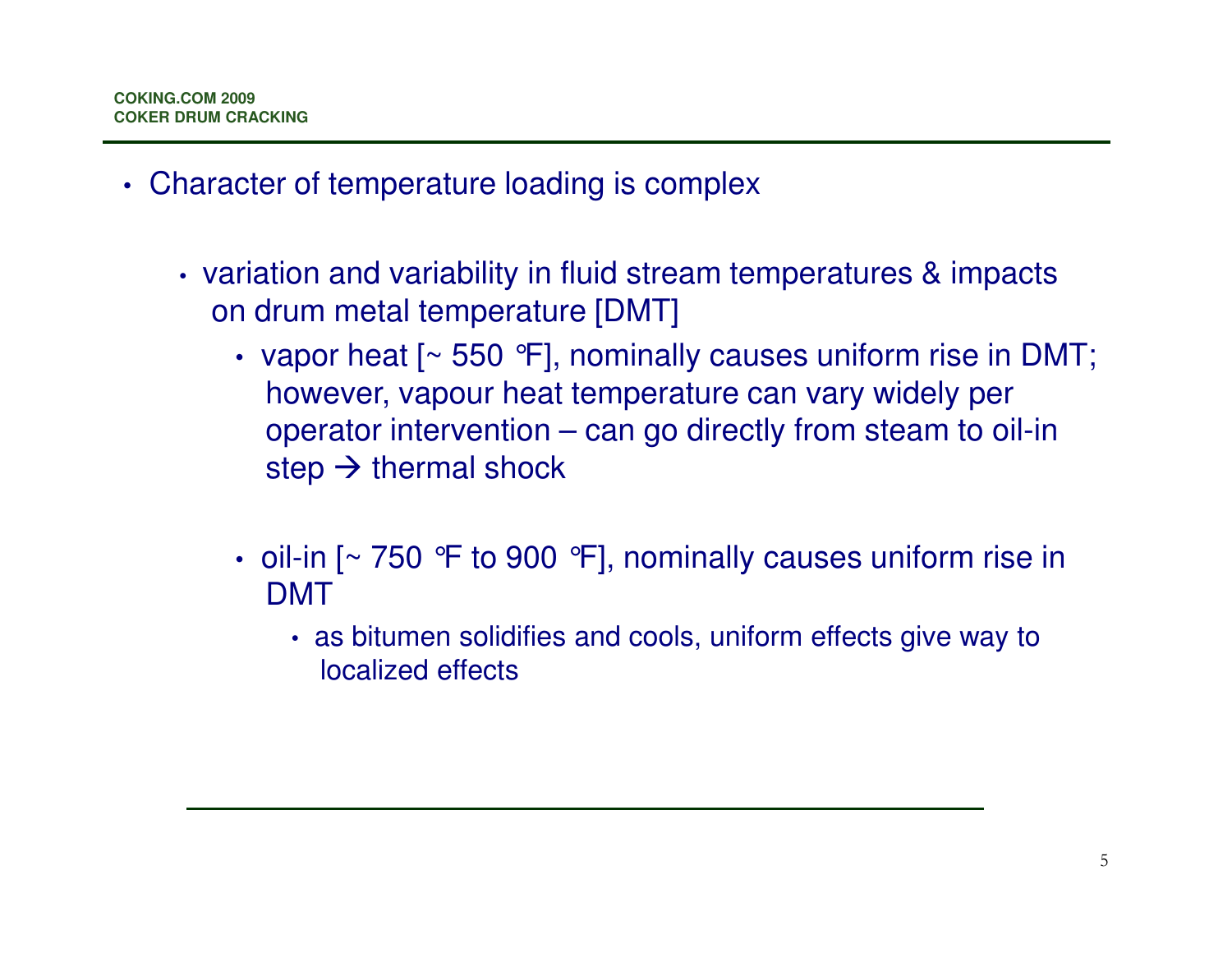- Character of temperature loading is complex [cont'd]
	- water quench [~ 250 °F]
		- extreme thermal shock imposed on DMT
			- $\sim$  850 °F  $\rightarrow$  250 °F oil-in & water quench temperatures
		- highly variable DMT due to flow channeling imposing hot & cold spots upon the drum shell that are also time variable, i.e.  $T = T(x, y, z, t)$  or  $T(\theta, z, t)$
		- $\rightarrow$  highest potential impact on shell structural integrity  $\leftarrow$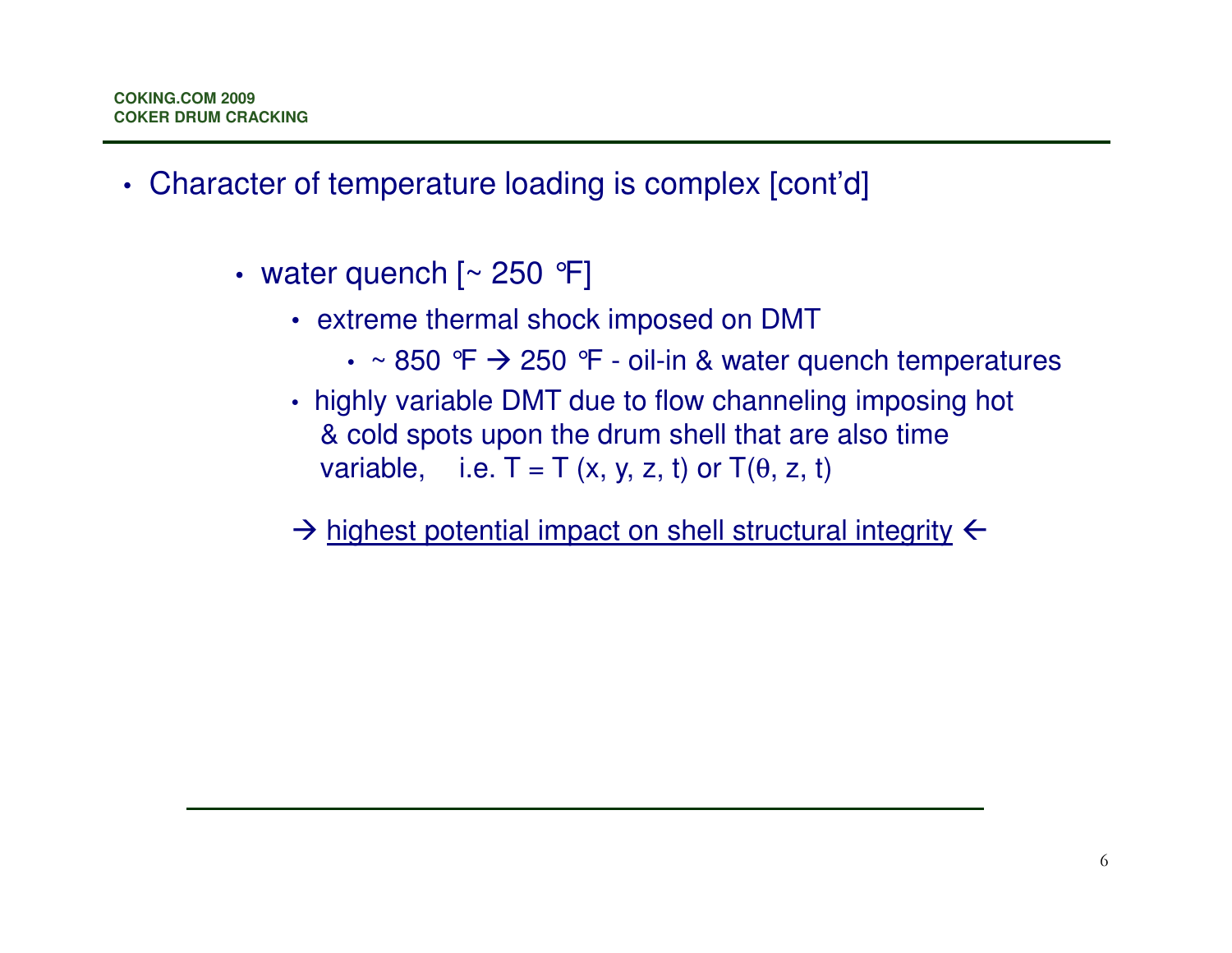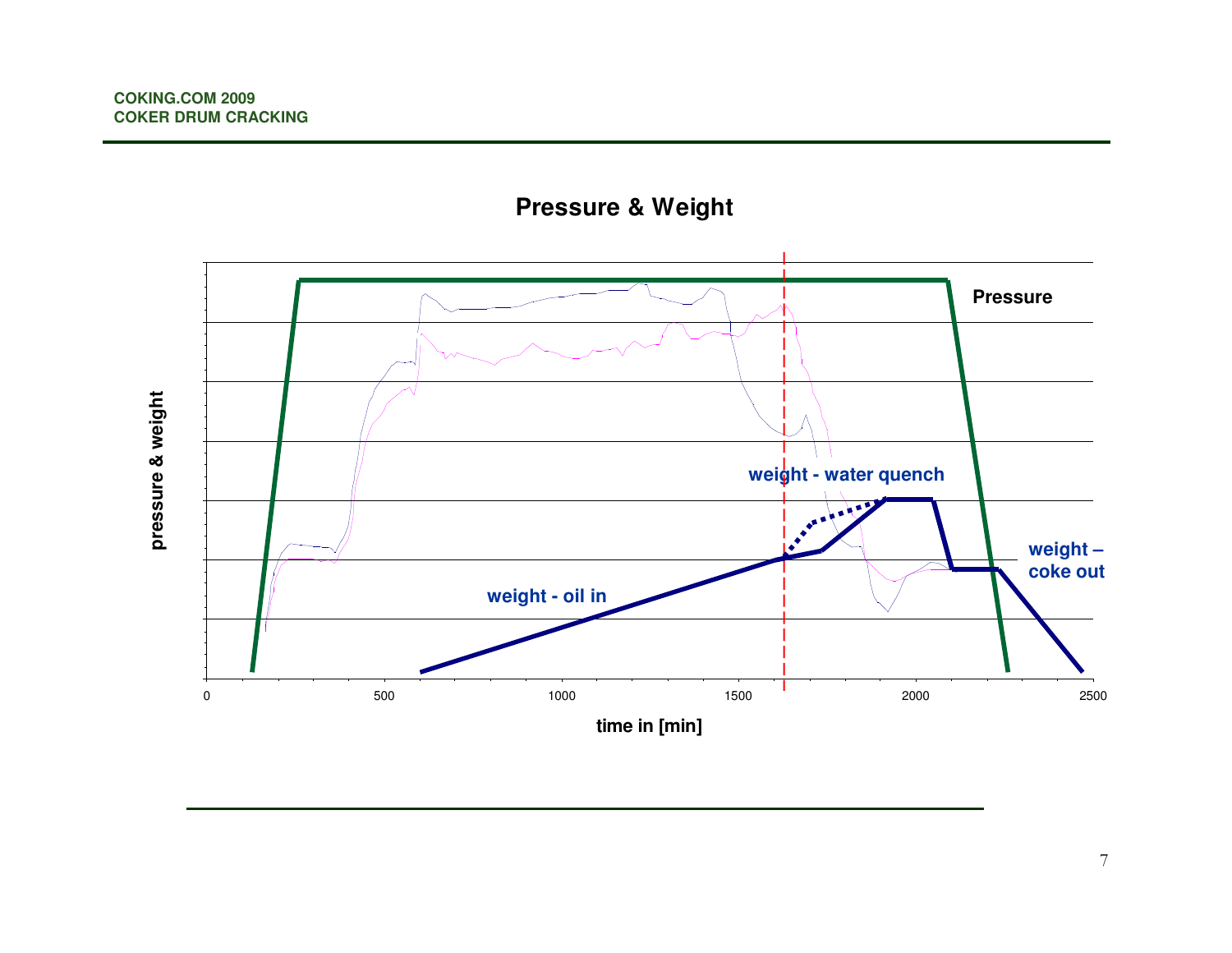

#### **Shell Course Temperature**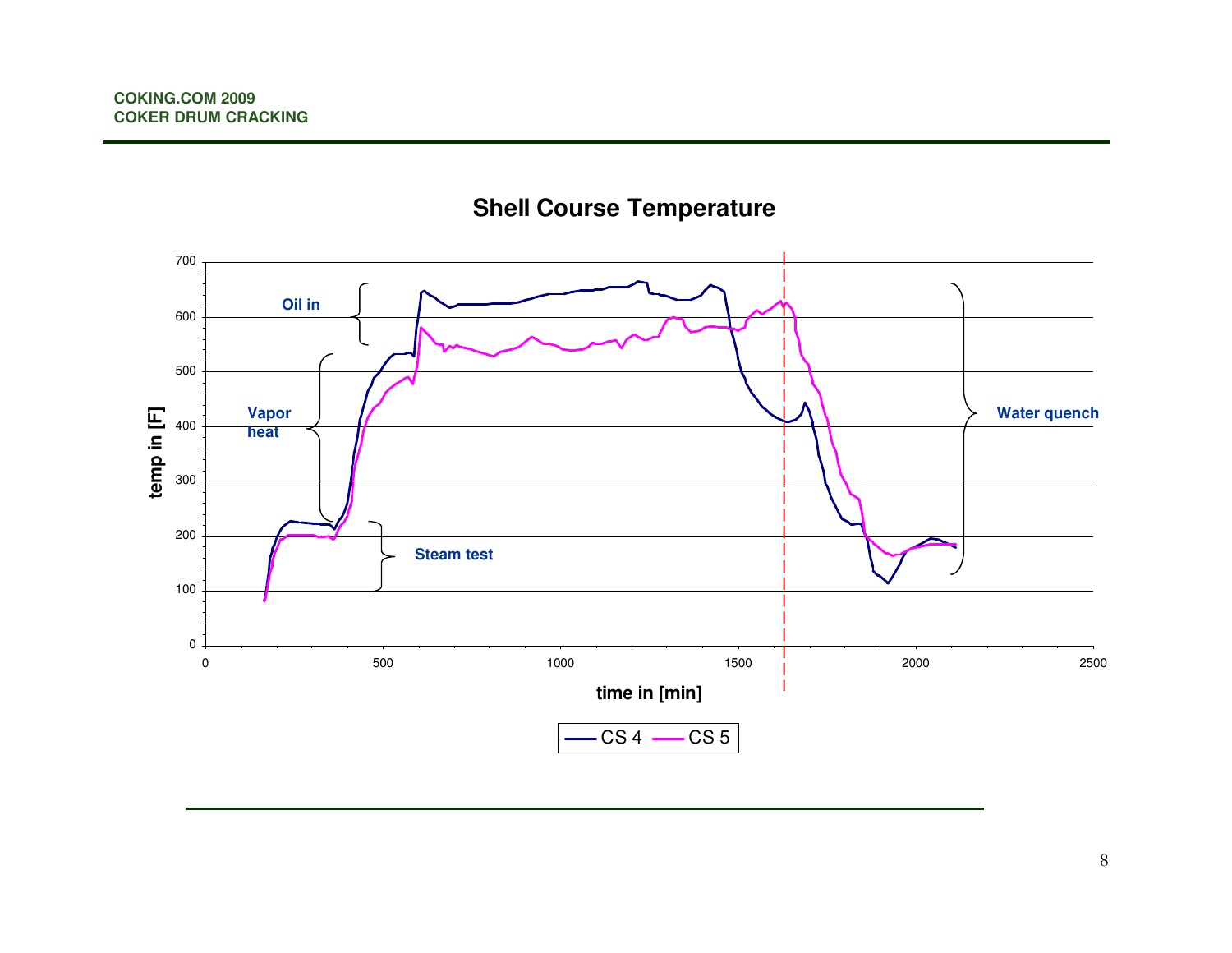

#### **Shell OD Strain - Measured**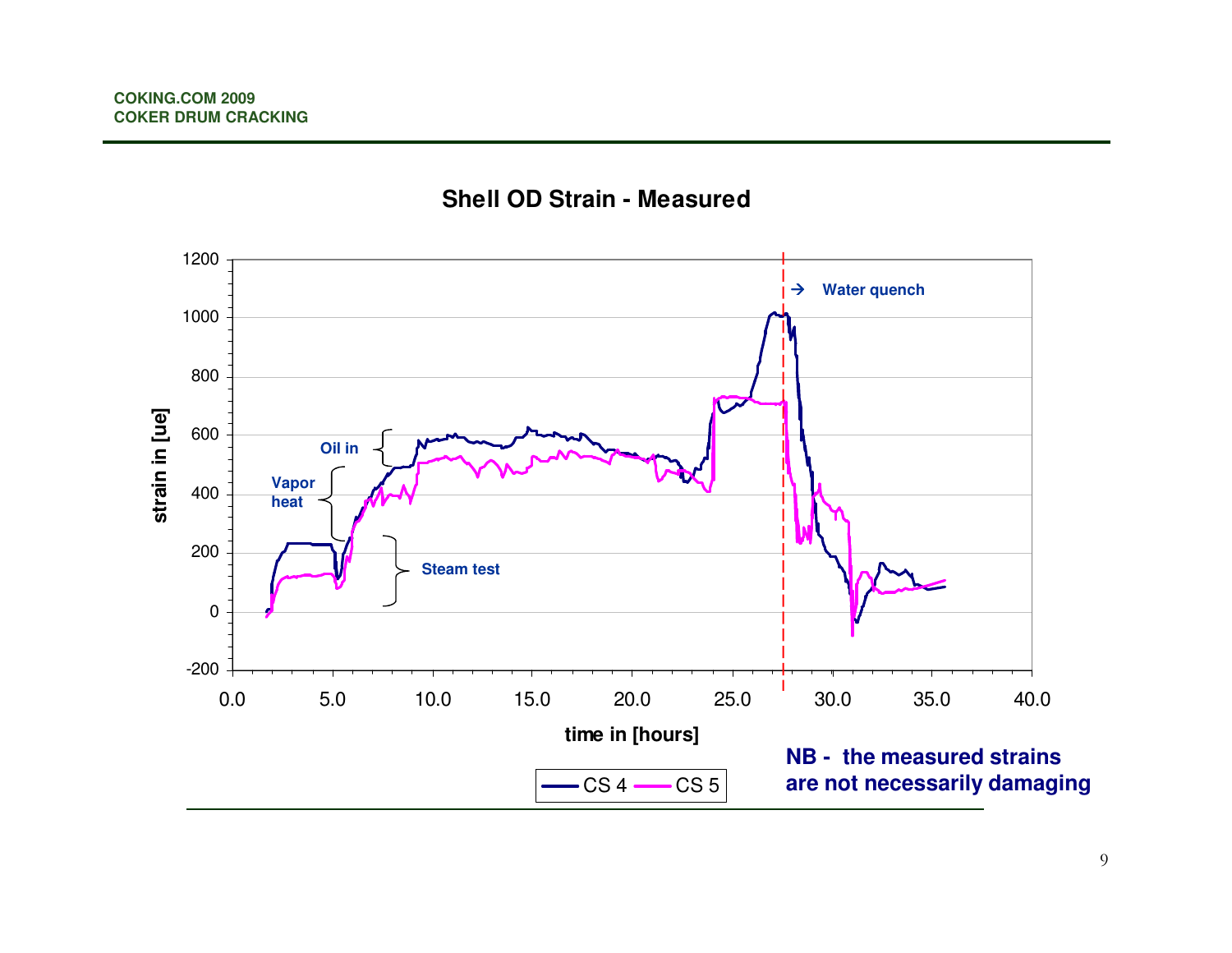• Coke Drum Vasing -



- an effect of temperature loading
- occurs during oil-in operational step
	- condensation heats up lower elevations sooner than upper
	- differing temperatures in axial direction cause variable radial growth in drum
	- distortion in drum shell  $\rightarrow$  stresses but<br>where? where?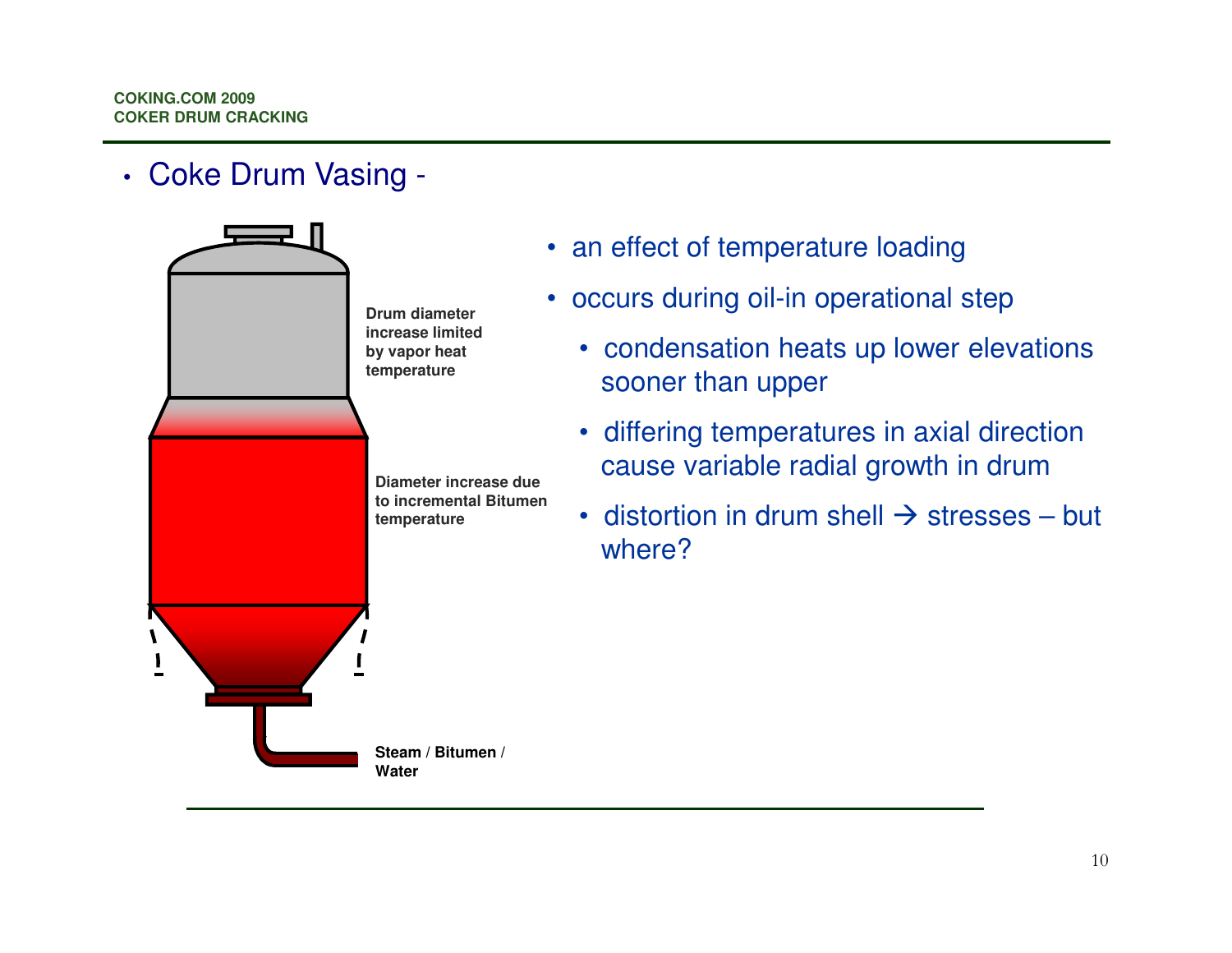### • Coke Drum Vasing -



- drum vasing also occurs during
	- coke cool-down due to insulating effect as coke forms, liquid  $\rightarrow$  solid
	- water quench addition
- vasing action is a nominal response
	- bitumen filling, water filling occur over same repeating nominal time period, nominal temperature range  $\rightarrow$  plug flow nature
- localized distortions superimposed
- system hydraulics cause channel flow & deviations in temperature → strain,<br>stress Steam / Bitumen / Stress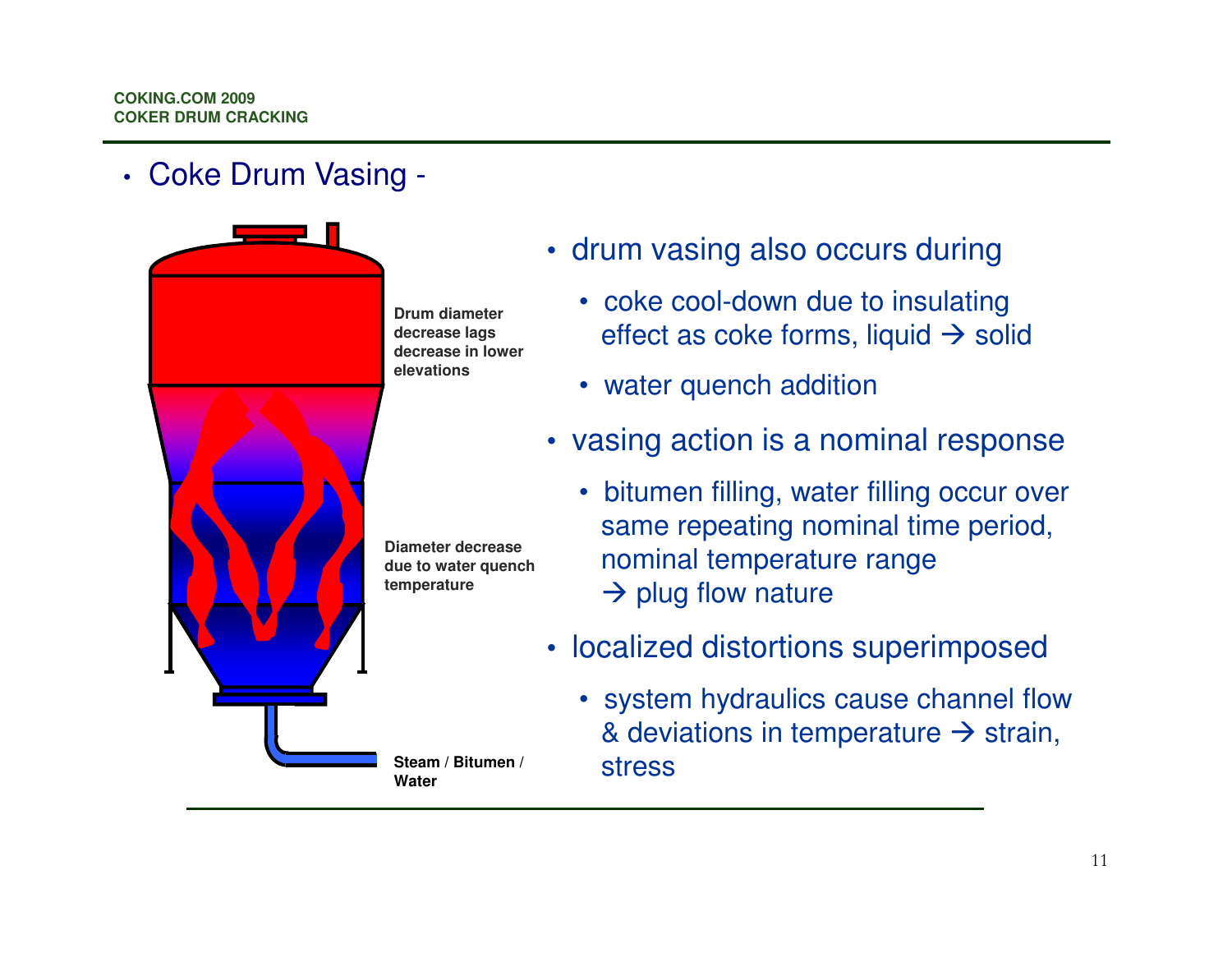- Comments on available published data
	- Field data validity
		- temperature data likely okay, except where insulation is left off
		- strain data is highly suspect fundamental errors in methodology
			- thermal strain,  $e_{\text{TH}}$  is
				- inconsistently accounted for, or
				- not accounted for entirely
		- evaluation of strain gauge readings is incorrect
			- closed form expressions are not appropriate, equivalent strain expression premised on 2D model; however, 3D strain state is present
		- no data measured at most susceptible locations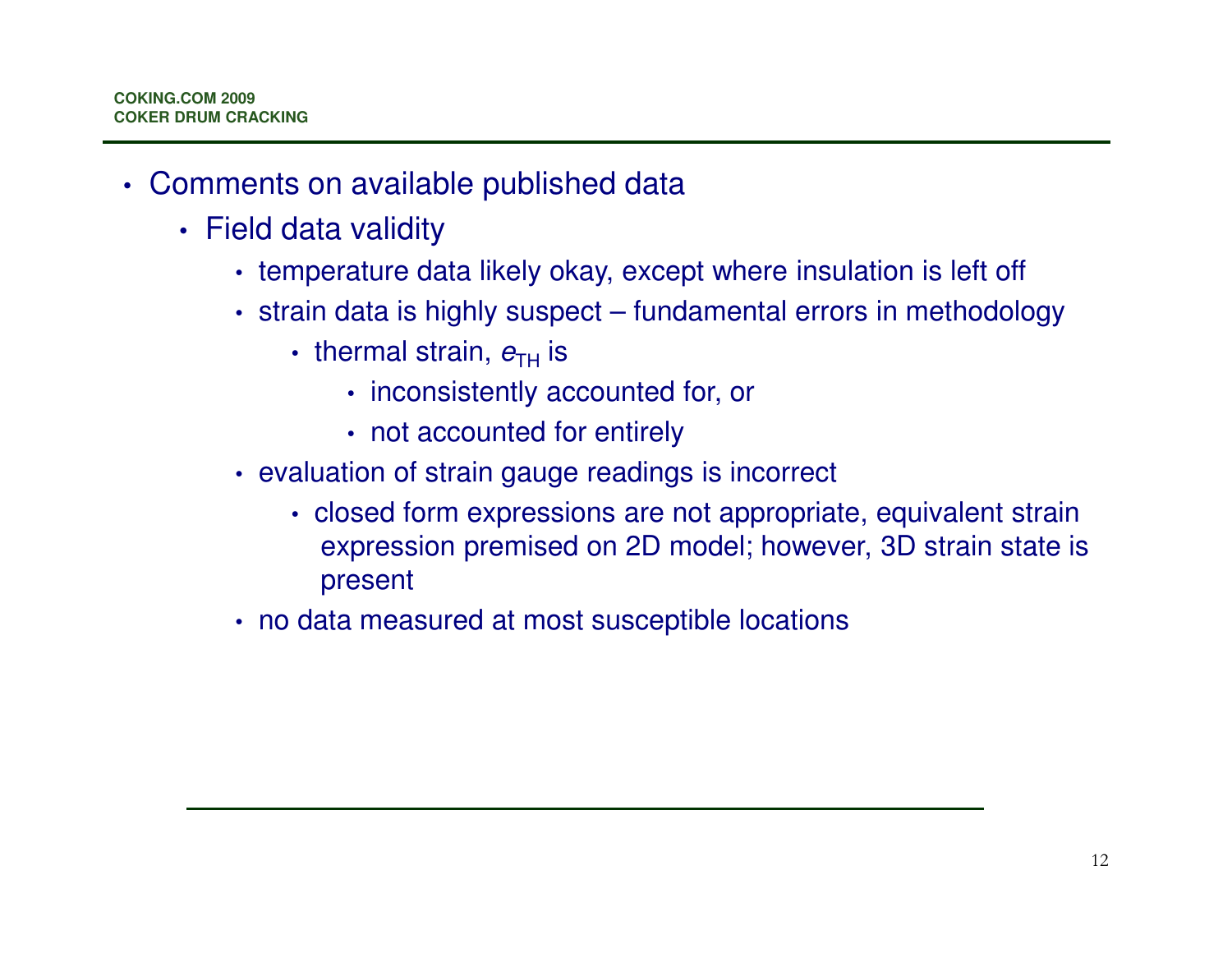- Comments on available published data
	- base material failure is accelerated likely due to HEAC
		- field & published data regarding base material failure
			- proceeds rapidly in comparison to clad layer failure, months versus years
		- dependant on operational specifics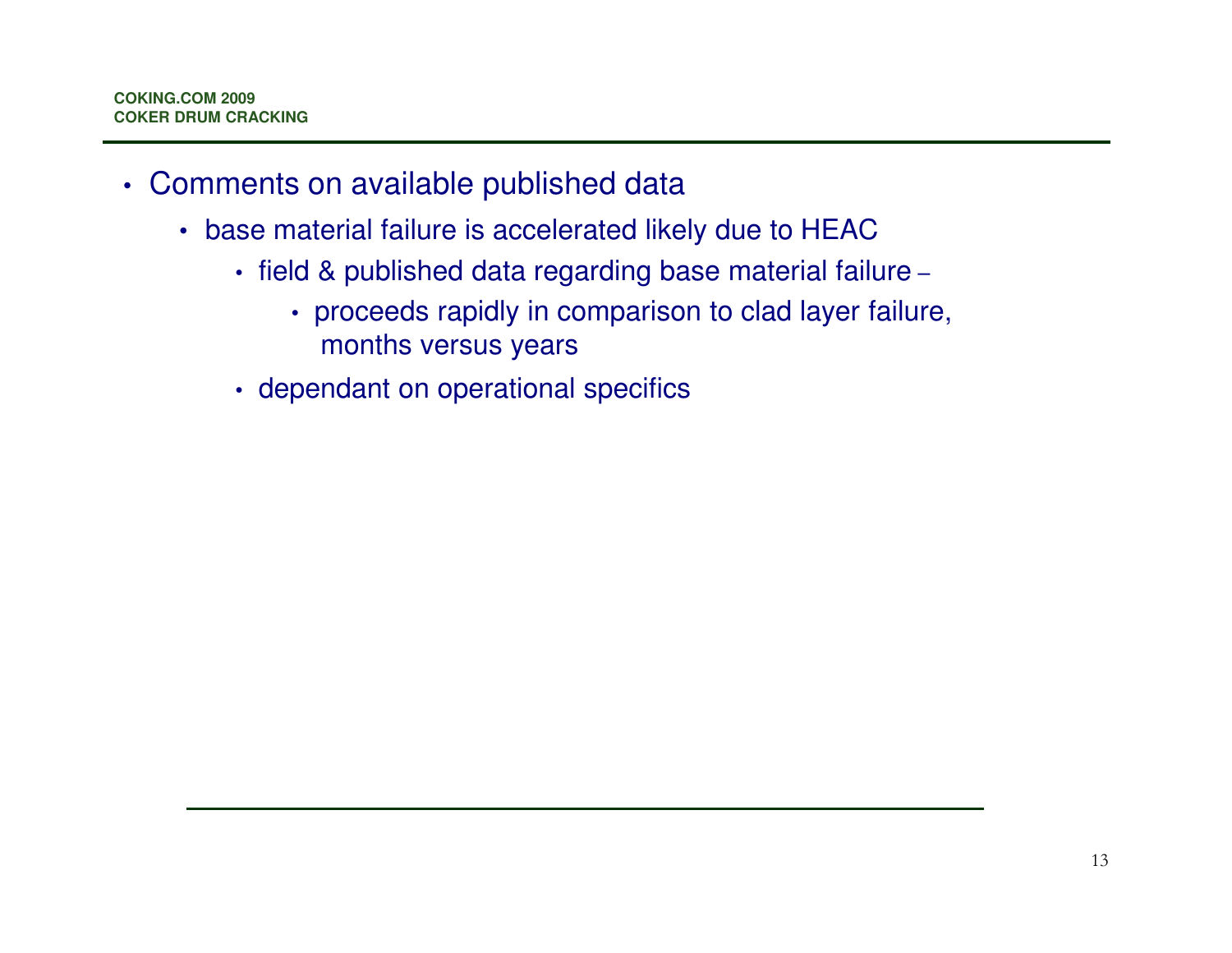- Temperature loading understanding the fundamentals
	- for isotropic material, temperature increase results
		- in uniform strain
		- no stress when body is free to deform
	- the total strain in a body,  $e_\text{T}$  is composed of two components
		- mechanical portion =  $e_\mathsf{M}$  [due to pressure, weight, + others]
		- thermal portion =  $e_{\scriptscriptstyle\rm TH}$
		- then,  $e_7 = e_{\mathsf{M}} + e_{\mathsf{T}\mathsf{H}}$ 
			- when thermal growth is constrained,  $e_T = 0 \implies e_M = -e_{TH}$
			- since  $e_{TH} = \alpha \cdot \Delta T$ , where  $\alpha \equiv$  coefficient of thermal expansion or CTE and, the coke drum is in a biaxialstress state, then

 $\rightarrow$  thermal stress,  $\sigma_{TH}$  = - E ·α ·ΔT / (1 – μ)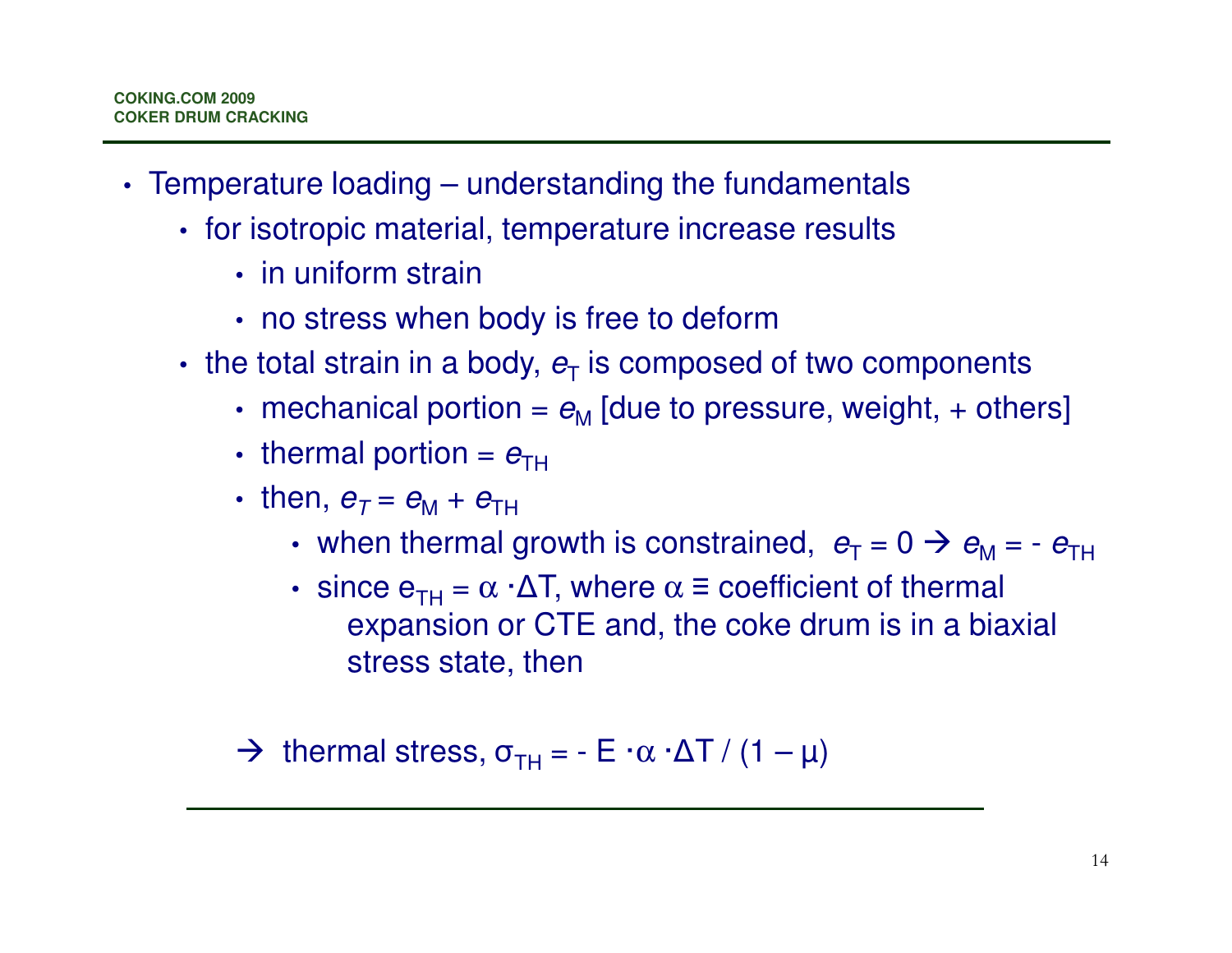- Temperature loading [cont'd]
	- thermal expansion in coke drum is constrained due to several mechanisms
		- skirt structure
		- cladding base material differential expansion due to mismatch in coefficient of thermal expansion, CTE

| 100 F      | 800 F     |
|------------|-----------|
| [in/in/F]  | [in/in/F] |
| $6.0E - 6$ | $7.1E-6$  |
| $6.6E - 6$ | 8.9E-6    |
|            |           |

• ΔT between adjacent parts of the structure due to varying exposure to incoming streams, i.e. bitumen [hot] and quench water [cold]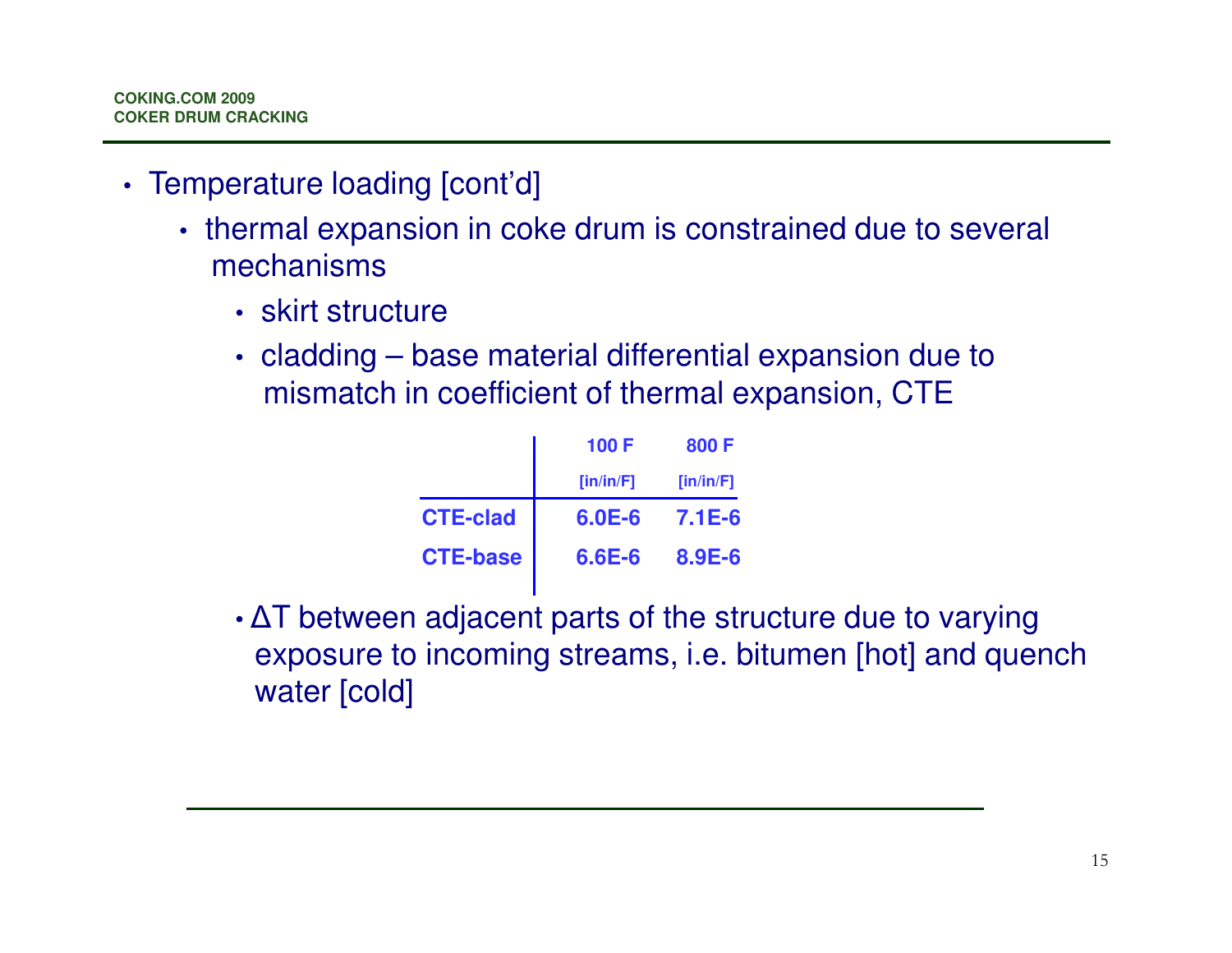## • Temperature loading [cont'd]



**Thermal Expansion vs Temperature for Various Materials of Construction**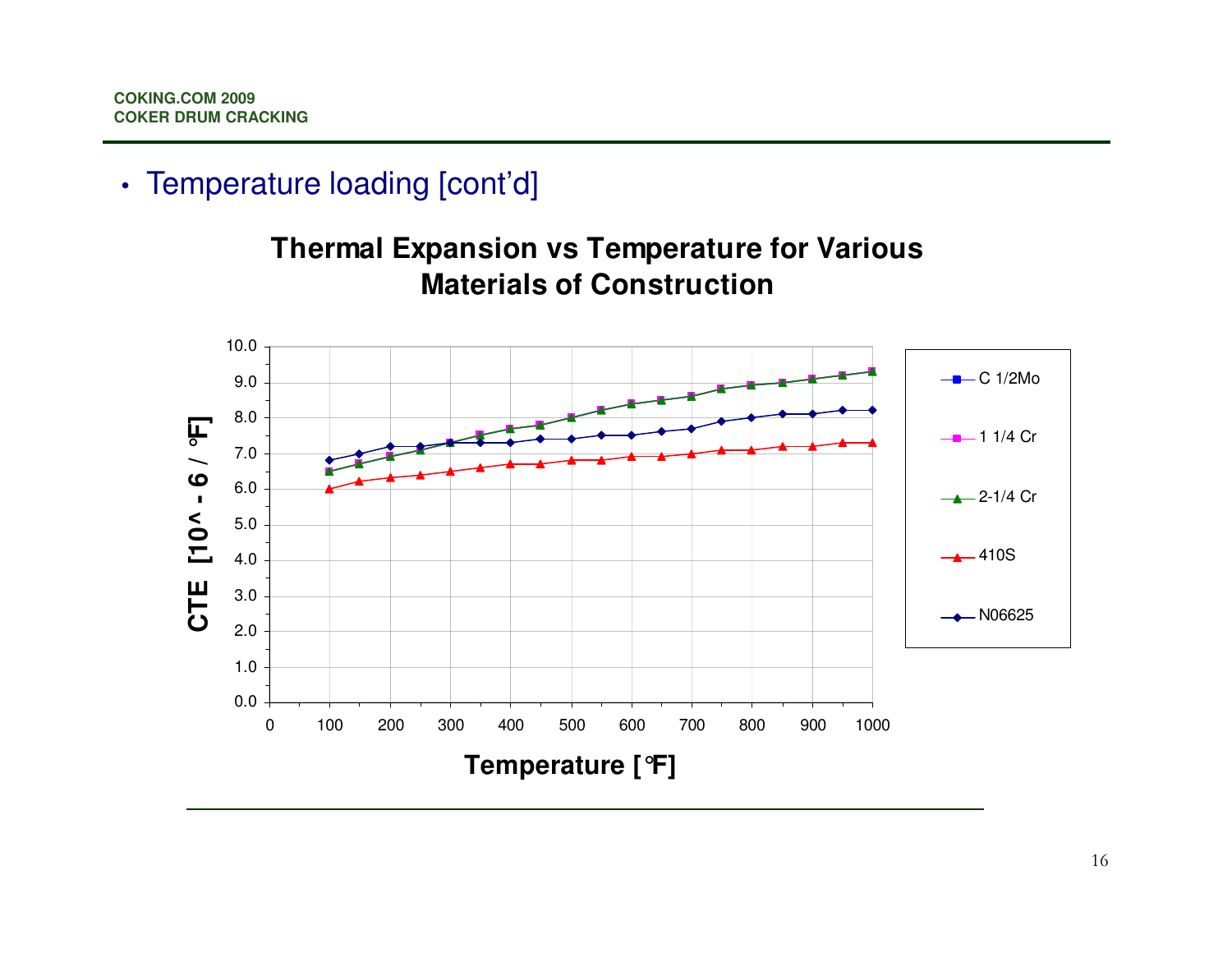# • Temperature loading [cont'd]



#### **E (Young's Modulus) vs Temperature**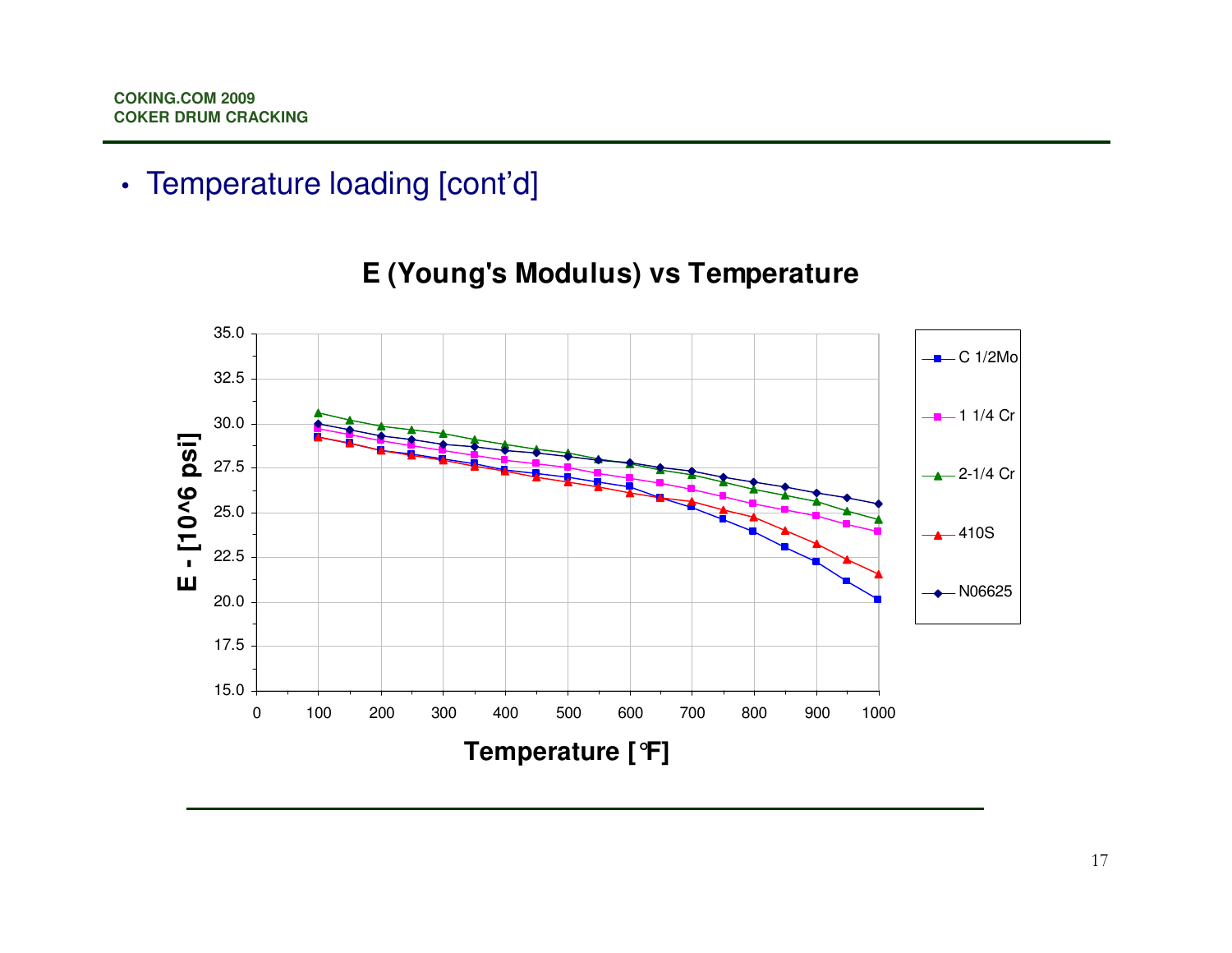- Nature of Drum Failures
	- Low Cycle Fatigue da / dN
		- characterized by high strain– low cycle
			- exacerbated by presence of code acceptable defects
			- cladding crack failure initiation < 1,000 ~ 2,000 cycles
			- $\bm{\cdot}$  cladding crack propagation thru thickness  $\sim$  2,500 cycles
	- Environmentally assisted fatigue da / dt
		- exposure of base material to hydrogen assisted mechanism
		- short time to through failure hours to months
		- cleavage surfaces evident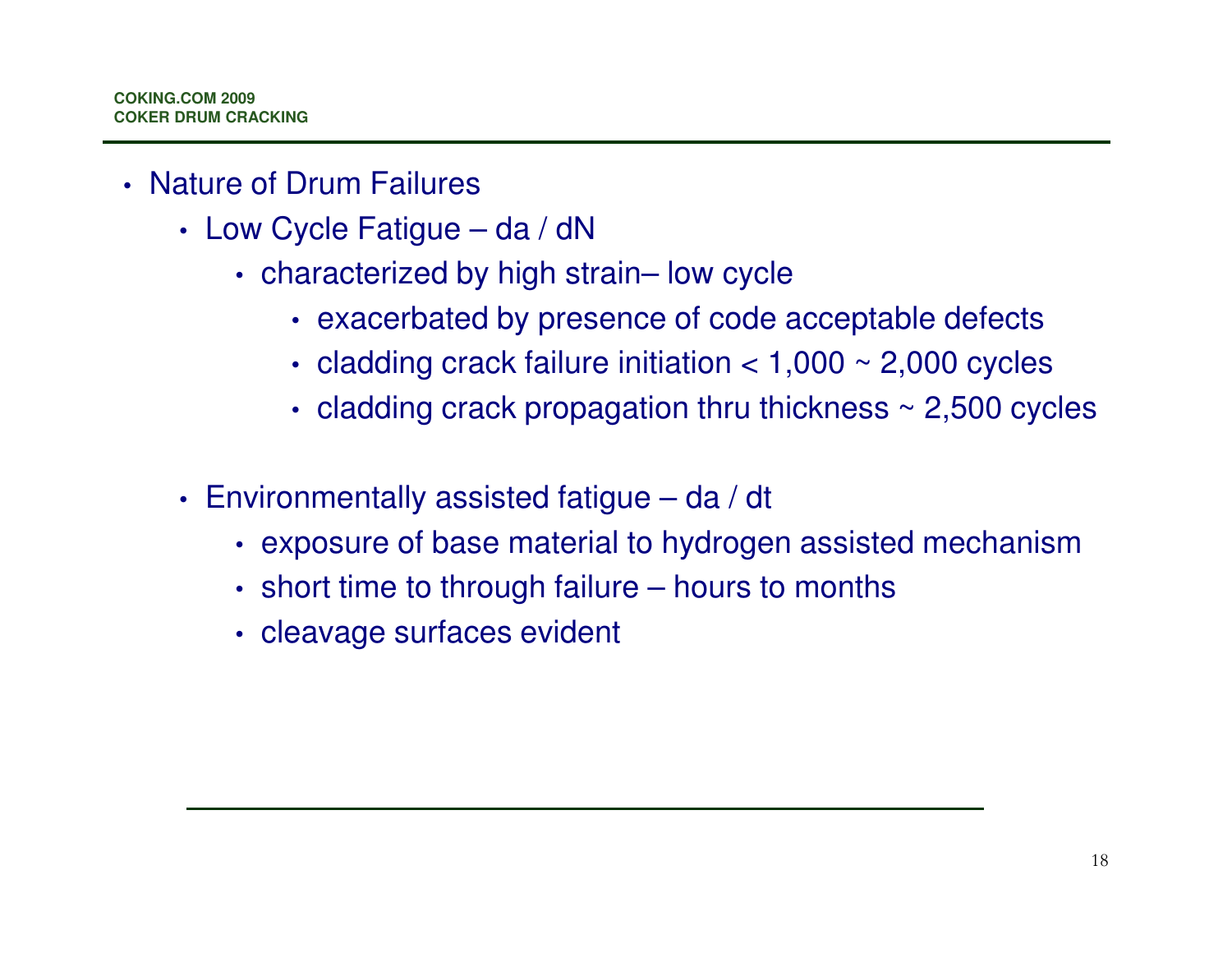• Number of Drums Reporting 1<sup>st</sup> Through Wall Crack – API Survey



**\* Final Report, 1996 API Coke Drum Survey, Nov 2003, API, Washington, D.C.**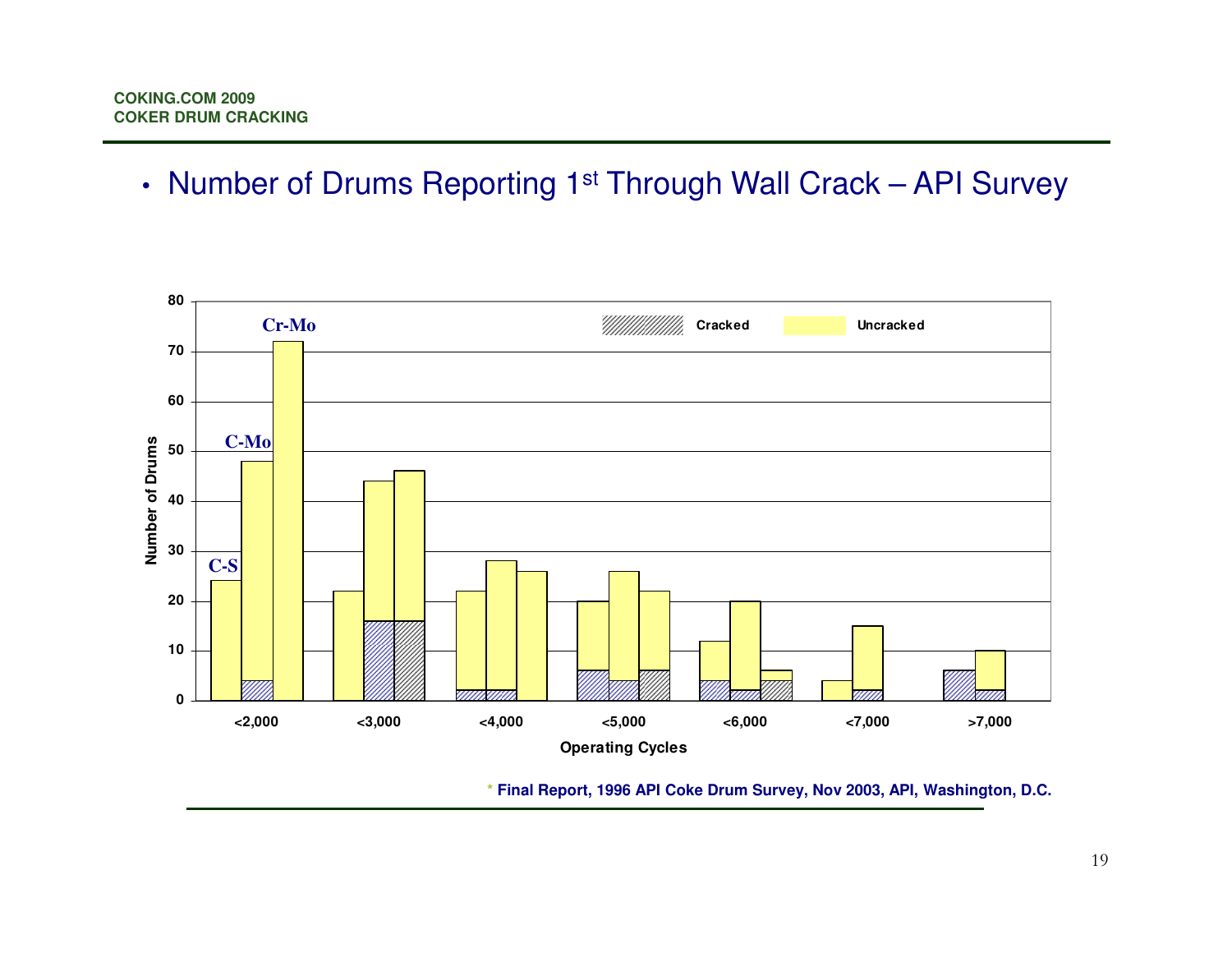- Nature of Drum Failures cont'd
	- Upper bound strain
		- measured strain range,  $\Delta \varepsilon = 2,500$  ue ~ 3,400 ue
		- calculated possible,  $\Delta \varepsilon = 5,140$  ue ~ 10,080 ue



- **measurements fall well below values governed by system parameters**
- **system parameters indicate that strains repeat and will cause failure at susceptible locations**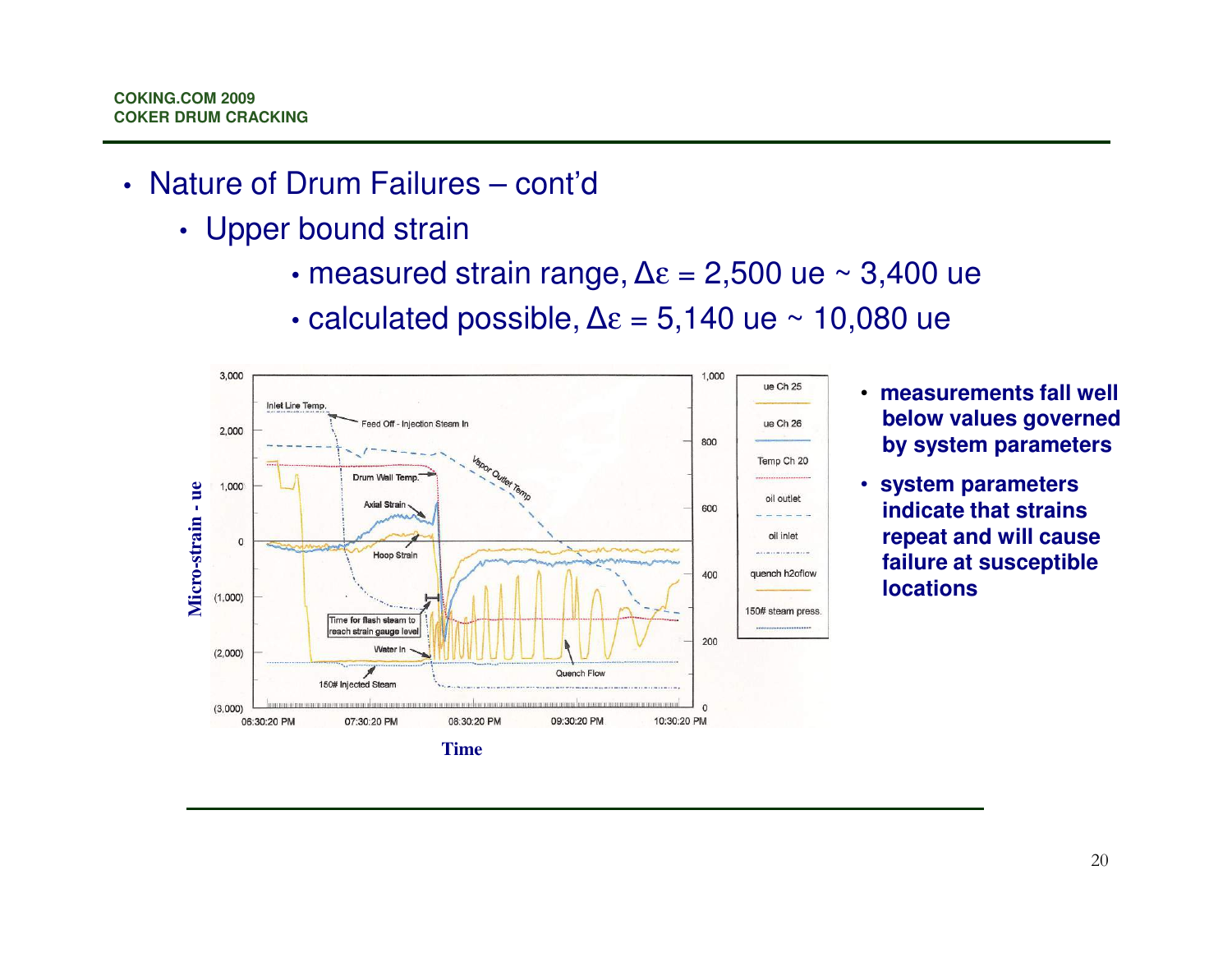• <sup>ε</sup>- N Low Cycle Strain Life Curve for SA 387 12 Plate [2¼ Cr – 1Mo]



**\* Sonoya, K., et al., ISIJ International v 31 (1991) n 12 p 1424 - 1430**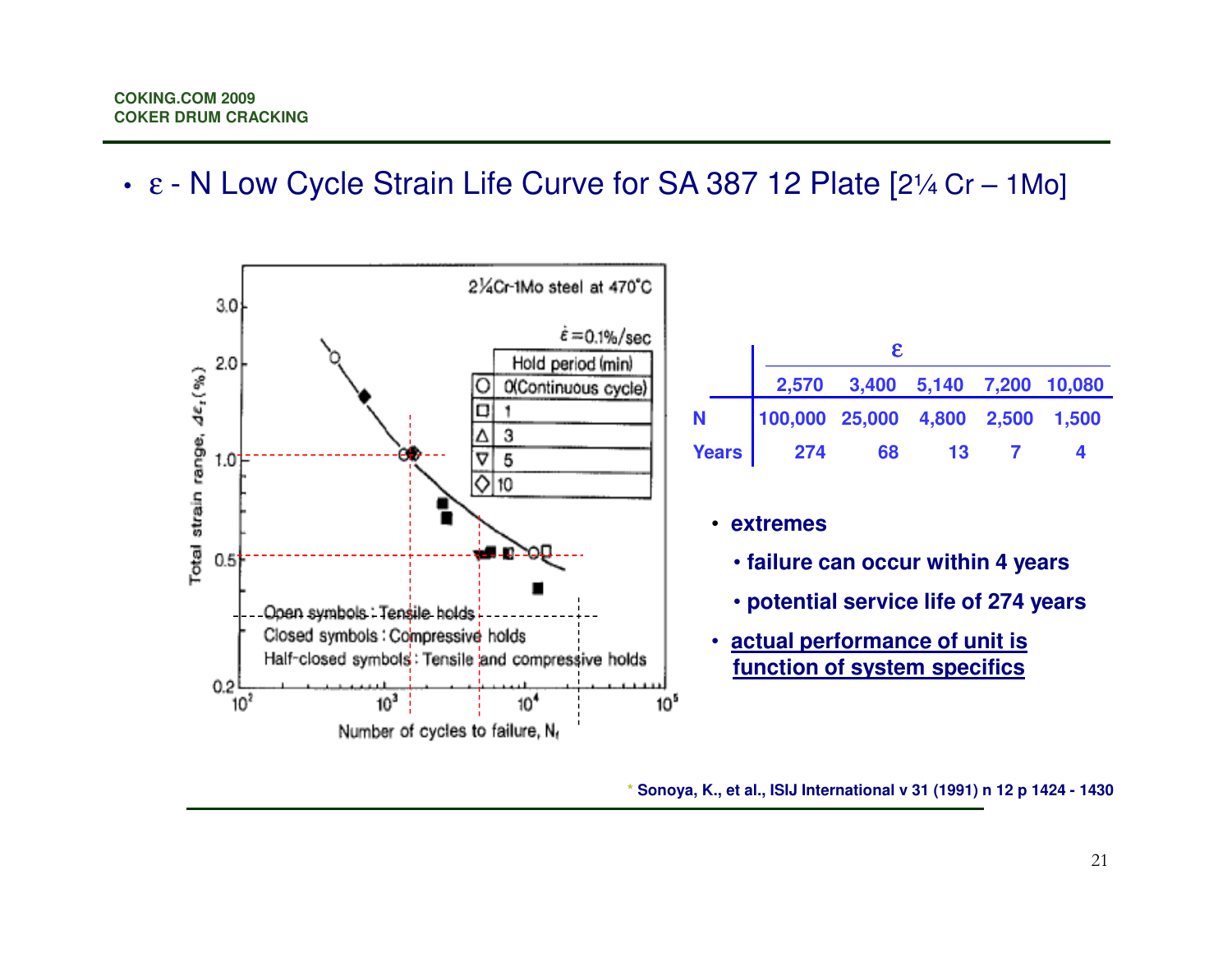## • <sup>σ</sup>- N Low Cycle Strain Life Curve per ASME VIII Div 2

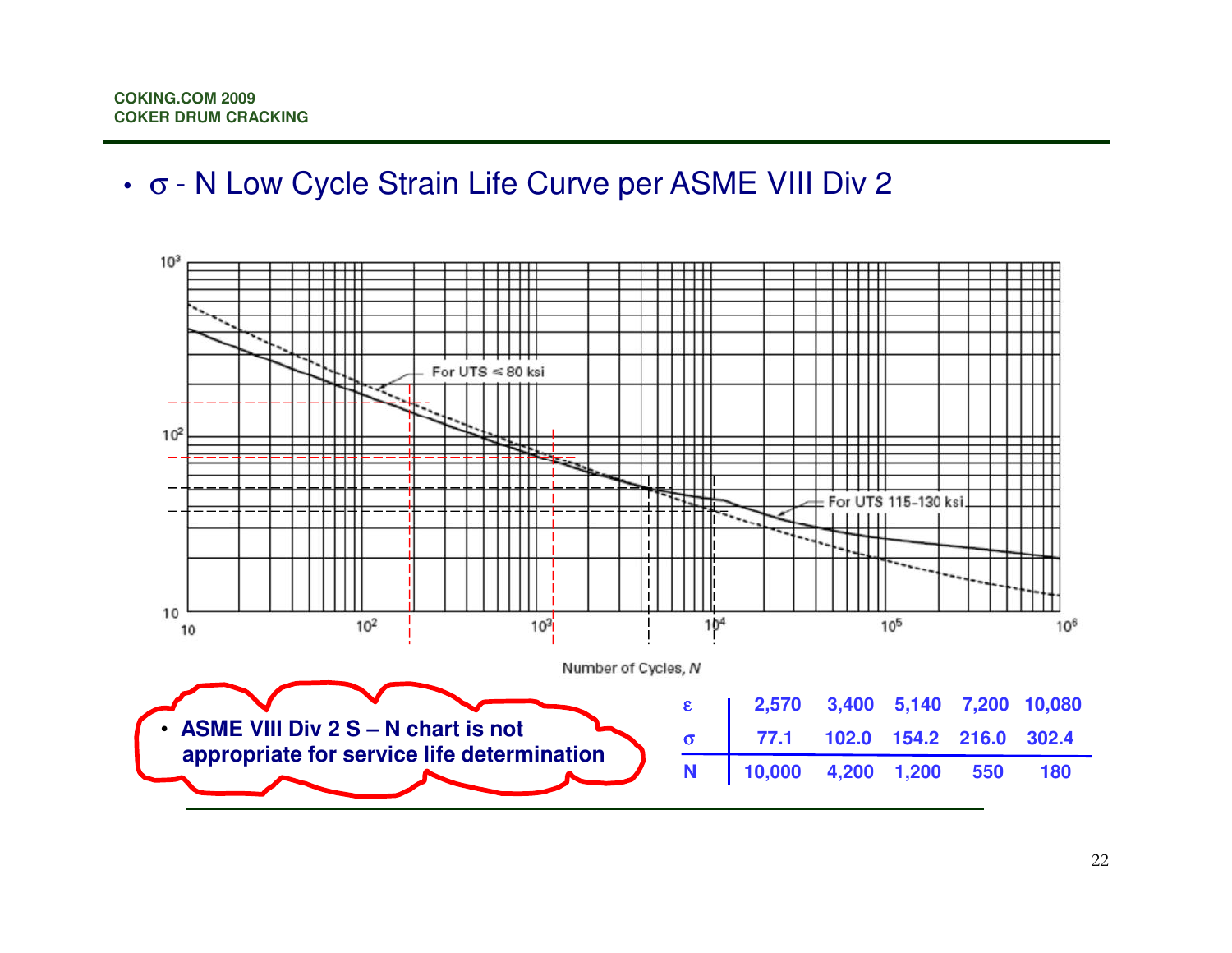- Influence of Internal Defects
	- Code allows internal defects



(a) Random Rounded Indications [See Note (1)]



- **For material thickness over ¾ inch to 2 inch, inclusive [19 mm to 50.8 mm]**
	- **Maximum size for isolated indication is ¼ " [6.4 mm] diameter**
	- **Table limiting defect size is given in ASME VIII Div 1**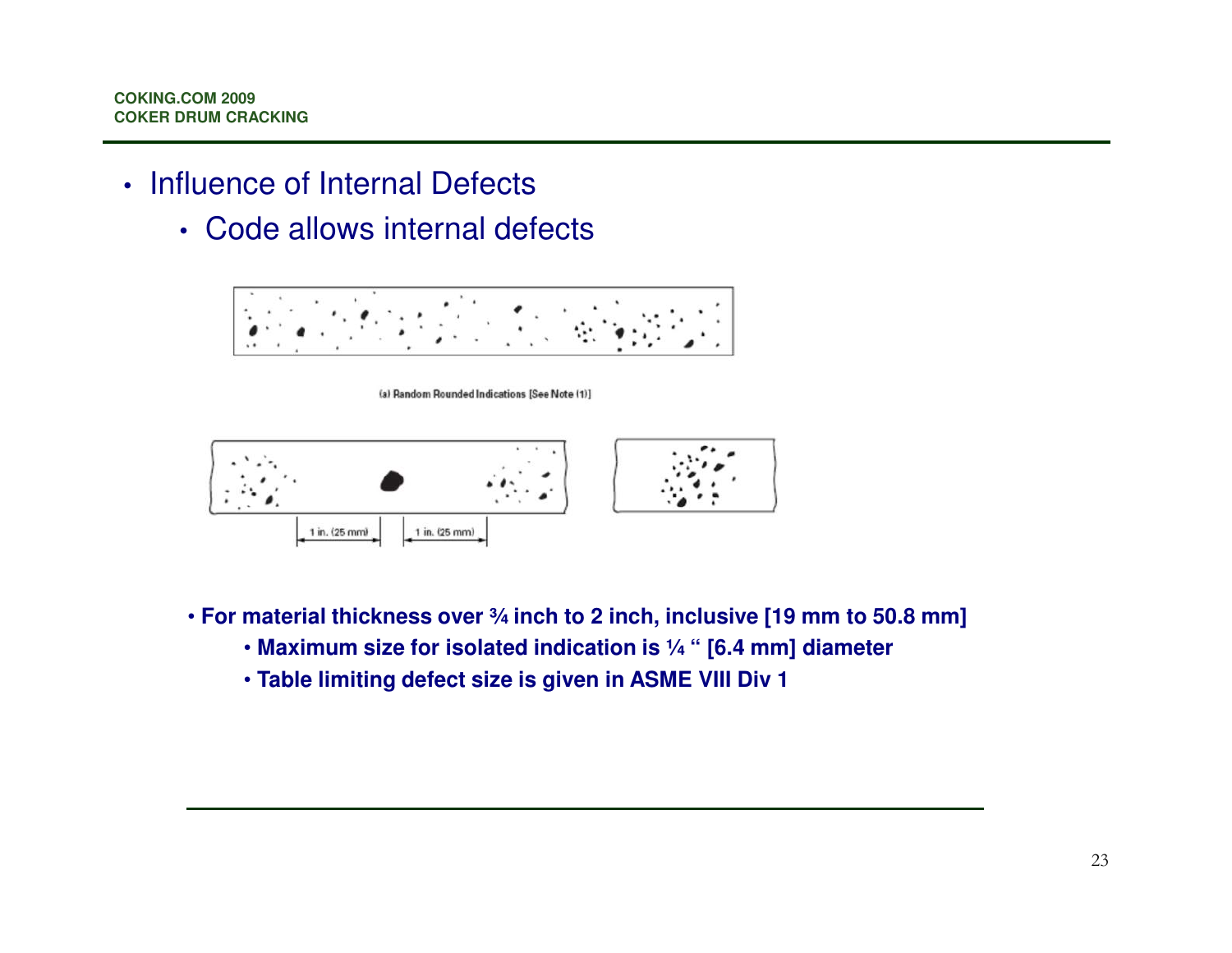### • Stress at Internal Defects

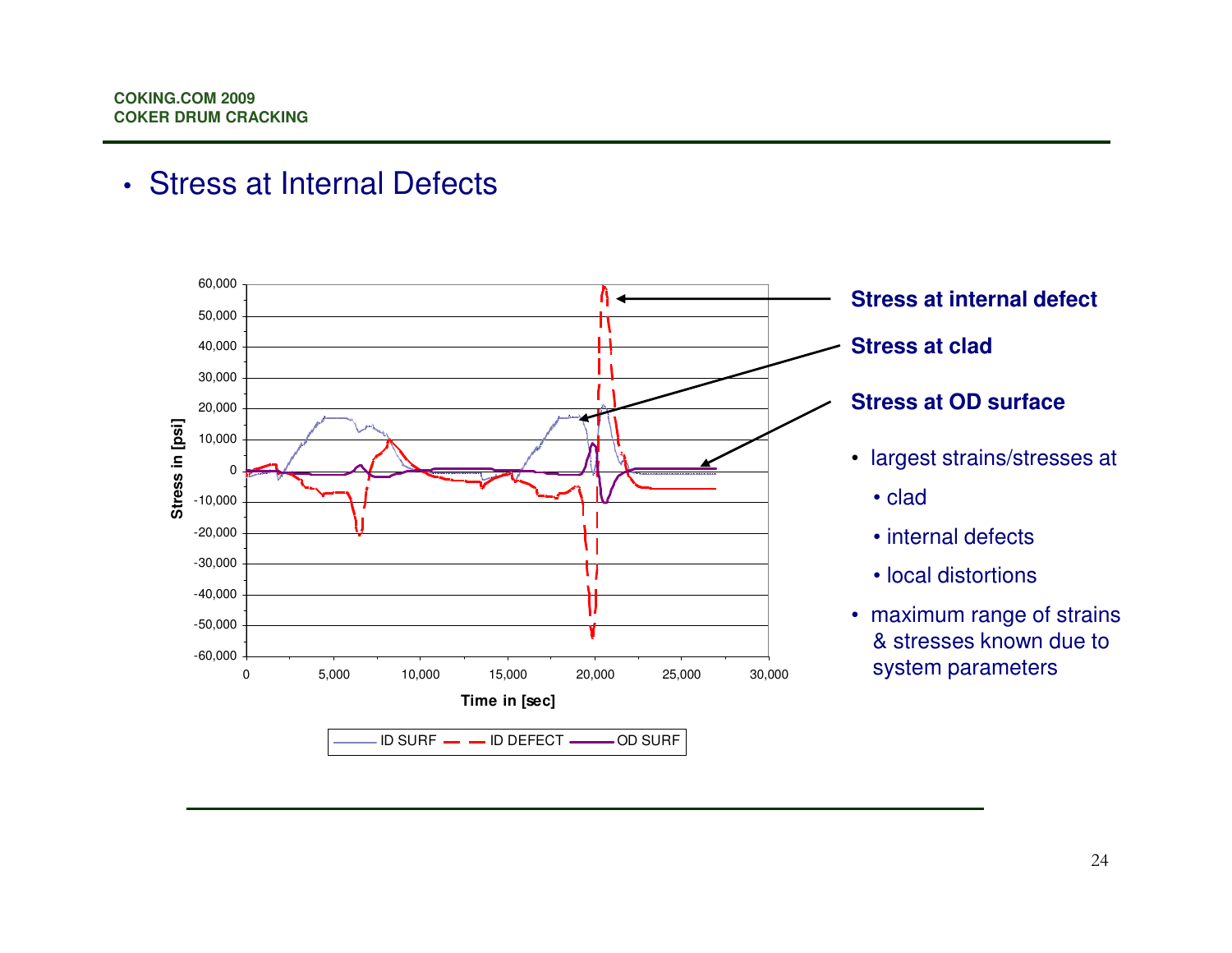- Conclusions
	- field measurement techniques problematic
		- thermal strain interpreted as mechanical strain
		- measured strains well below upper bound strains
		- strains at internal defects inaccessible, no measurement
		- strains at material interface inaccessible, no measurement
	- upper bound approach determines maximum strains obtainable
		- strain level, # of exposure incidents governed by system hydraulics
		- strain level, # of exposures govern service life
		- local shell deformations will further affect strain levels
		- crack initiation function of clad & base material integrity
		- through-wall base material failure related to HEAC susceptibility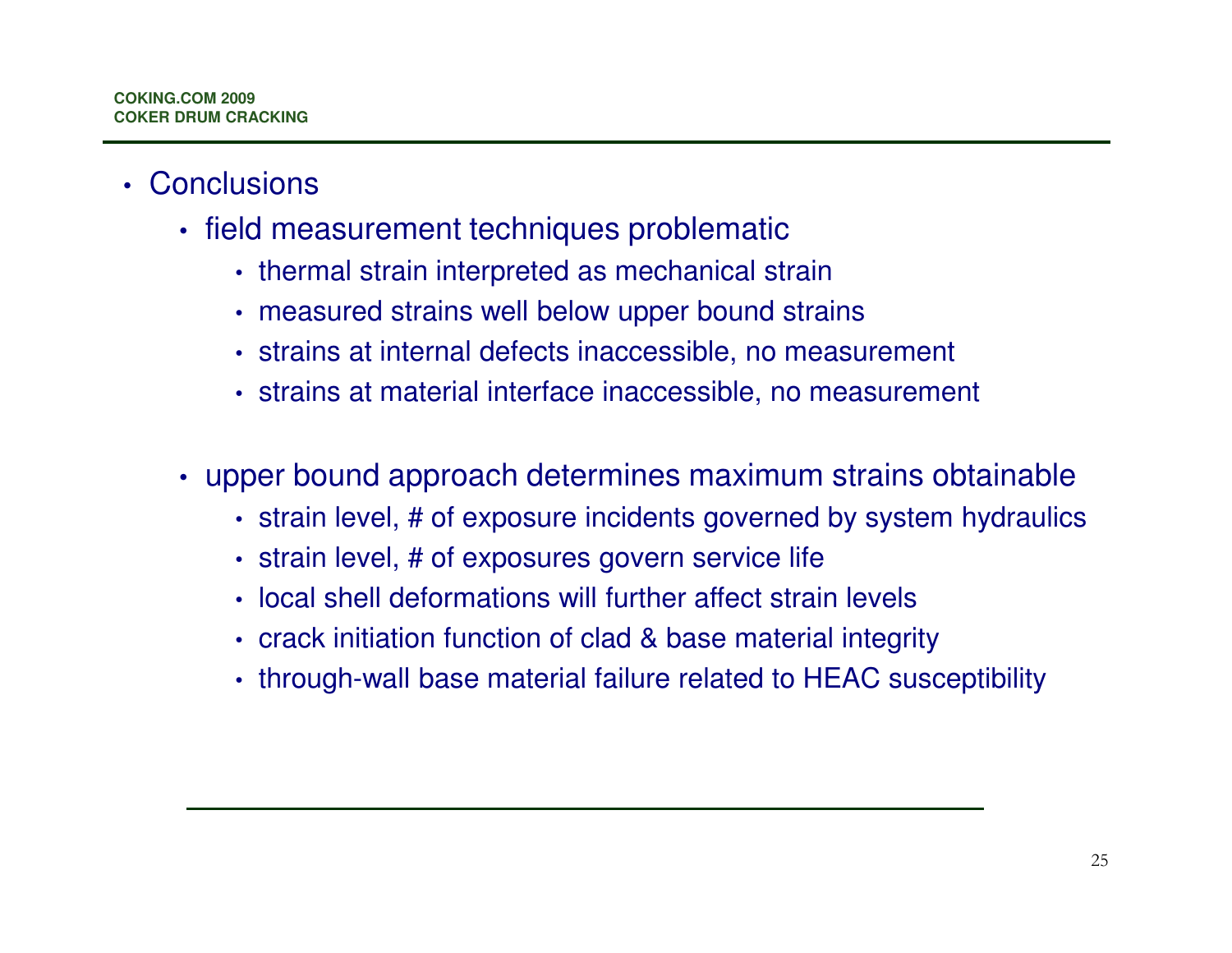- Evaluation
	- improve field measurement techniques
	- improve design procedures –
		- ASME VIII Div 1 not adequate to address complex loadings
		- more detailed & accurate estimation of stress required
		- need to consider more than material yield strength properties
	- material selection opportunities less expensive options for same performance
	- preventative maintenance & repair opportunities identifiable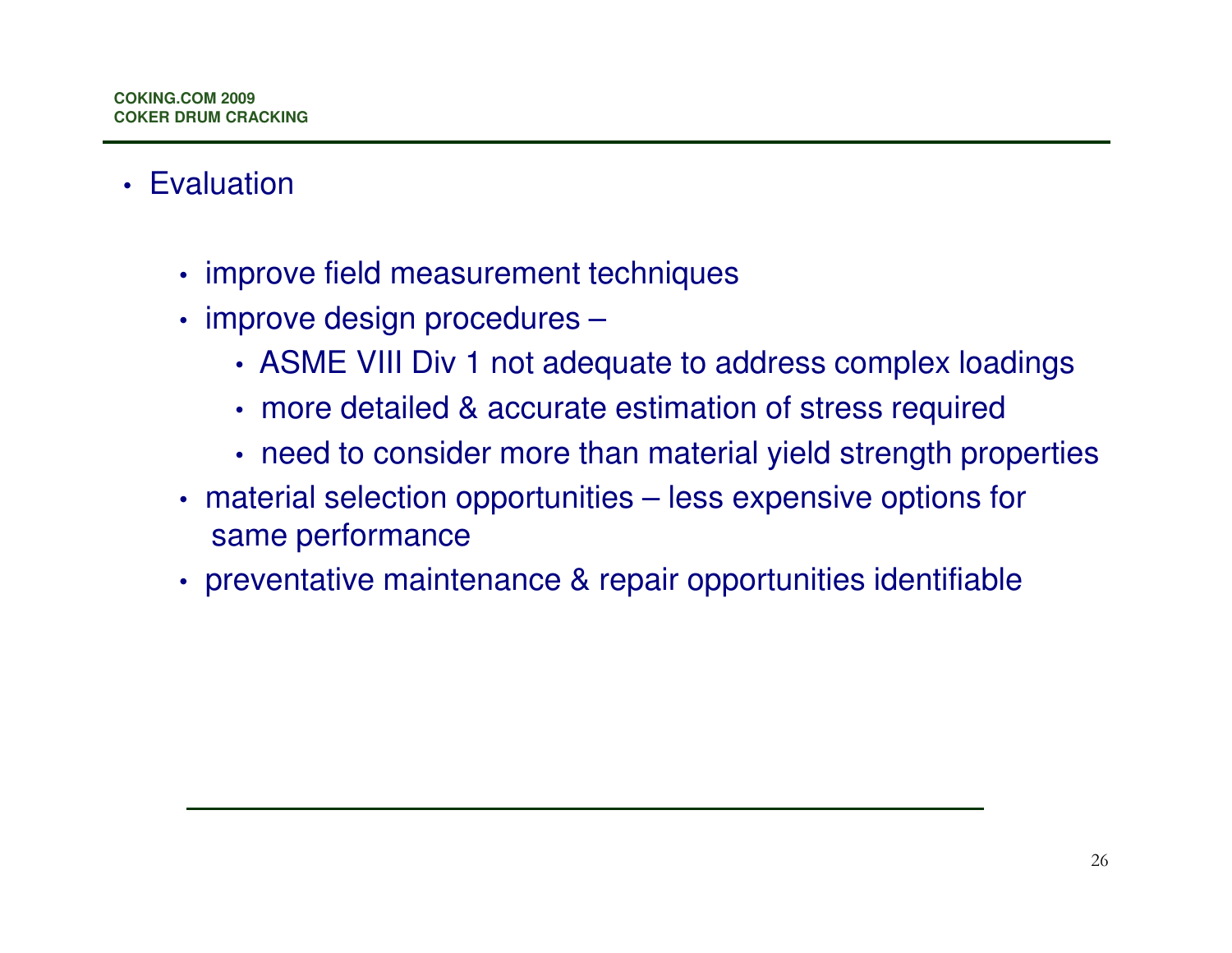- Follow up work opportunities
	- develop improved field stress measurement technique
	- detection of internal defects and assessment technique
	- assessment of influence of local shell distortions
	- material constitutive modeling for better FEA modeling
	- characterization of base material performance in HEAC environment
	- identify alternative clad materials
	- develop appropriate design methodologies for coke drum
- Joint industry program to leverage industry & NSERC resources